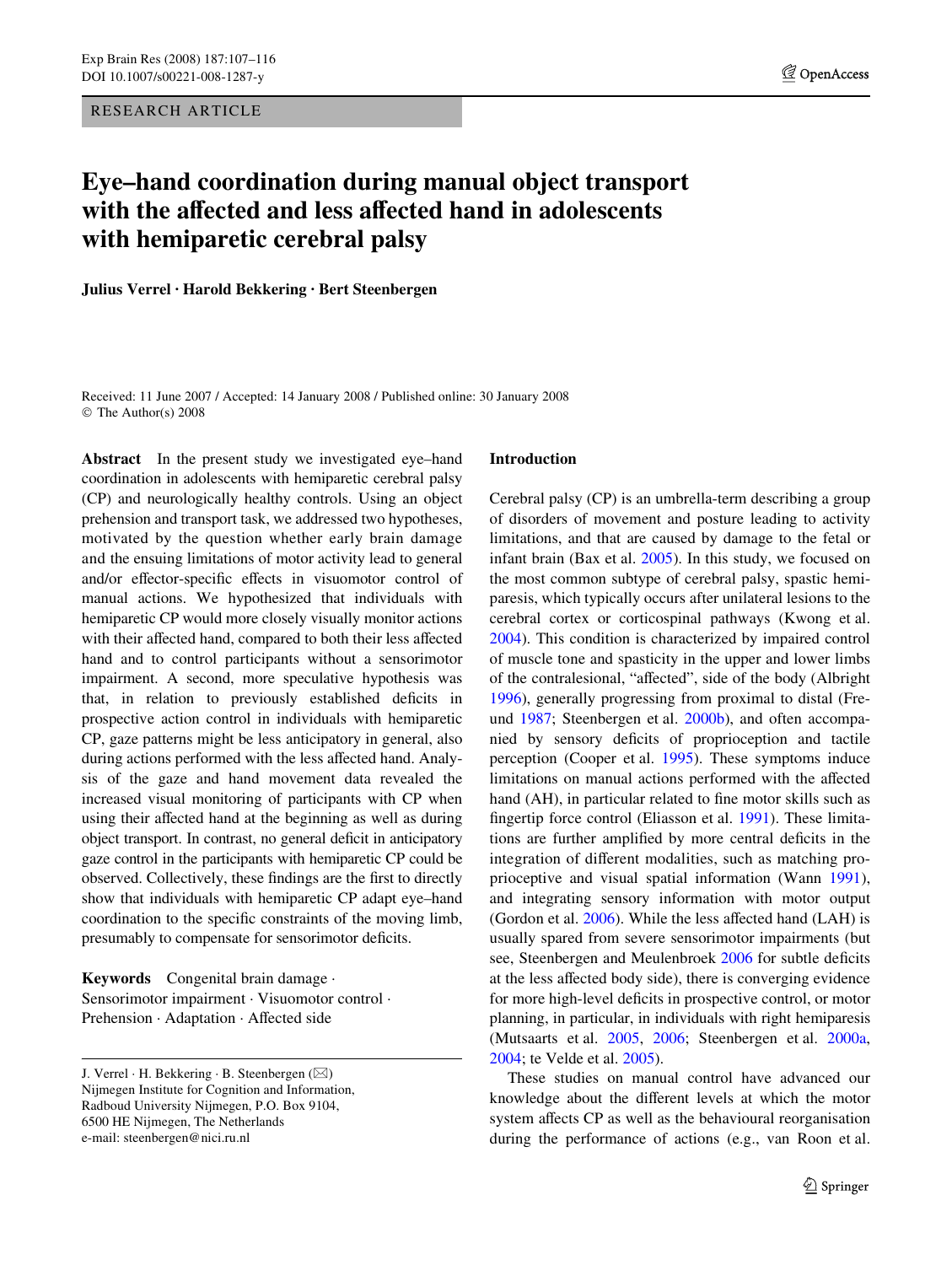[2005b](#page-9-15)). Yet, up to date, eye–hand coordination has not been investigated, despite preliminary evidence suggesting that it may contribute to deficits in action performance in individuals with CP (van der Meer et al. [1995;](#page-9-16) van der Weel et al. [1996](#page-9-17)). Even indirect evidence regarding the role of visual feedback for manual action performance in CP is scarce. Wann [\(1991](#page-9-7)) investigated visuo-proprioceptive integration in adolescents with CP. Comparing arm postures in a bimanual position-matching task under different conditions of sensory feedback, he found that, in contrast to adult controls, participants with CP employed very similar end postures (joint angle configurations) with the left and right arm in conditions in which vision of one or both arms was prevented. This was interpreted as evidence that they relied more strongly on purely proprioceptive information rather than on a shared visuospatial-proprioceptive representation and that the encoding of visual and proprioceptive information into a common egocentric frame may be problematic in these individuals. This would suggest that individuals with CP more strongly depend on continuous visual feedback for guiding manual actions to visual targets, compared to neurologically healthy adults.

Moreover, as the severity of the motor impairment, and concomitant proprioceptive impairment, increases from proximal to distal (e.g., Steenbergen et al. [2000b](#page-9-4)), it may be expected that actions with the affected-hand involving more fine motor control, such as grasping, need closer visual monitoring to provide additional feedback. In line with this, Steenbergen and colleagues [\(1996](#page-9-18)), studying bimanual actions in participants with hemiparetic CP, made the anecdotal observation that (overt) visual attention seemed to be drawn to the affected side of the body. However, in contrast to the reasoning above, a recent study that scrutinized the effect of removing visual information of the moving limb on end-point accuracy in a straight-line drawing task (van Roon et al. [2005a\)](#page-9-19) found no specific adverse effect of this manipulation in participants with tetraparetic cerebral palsy when using their relatively less-impaired hand compared to control participants. Thus, up to date, there is no consensus on the role of visual guidance for the control of manual actions in CP.

Besides the sensorimotor impairments of the AH, more high-level aspects of action control, such as motor planning and prospective control, have been shown to be compromised as well in hemiparetic CP. In research on motor planning in individuals with CP, the LAH is used, as this hand has no (or small) movement restrictions, as is often the case with the AH. Hence, the higher-order process of motor planning can be studied without the confounding effects of possible movement restrictions. Atypical performance with the LAH was found for instance in tasks involving planning of the hand's posture at the end of the action (Steenbergen and Gordon [2006;](#page-9-20) Steenbergen et al. [2000a](#page-9-12)), in particular, in individuals with right hemiparesis (Steenbergen et al.

[2004](#page-9-13)). In these tasks, individuals have to pick up objects and place them in another orientation on a designated target. Ample evidence in controls suggest that individuals pick-up objects with a grip that allows them to end the task with a comfortable posture, even when this means that they have to sacrifice comfort of the start grip (see Steenbergen and Gordon [2006](#page-9-20)). This "end state comfort" effect was not present in individuals with CP, indicating a higher-level impairment of movement planning. Prospective control in individuals with hemiparetic CP was recently investigated in a collision avoidance task (te Velde et al. [2005\)](#page-9-14). This study found later, hand-movement initiation in individuals with right as compared to left hemiparesis, again indicating reduced anticipation of action requirements. The extent to which deficits in motor planning or prospective control may be related to deviations in visual monitoring, with its typically anticipatory role for action control (Johansson et al. [2001](#page-9-21)) has not been investigated yet in individuals with CP.

In the present study, we examined eye–hand coordination in an unconstrained object prehension task in individuals with hemiparetic CP and neurologically healthy controls. To manipulate task difficulty, an obstacle was present in half of the trials, inducing a more complex transport trajectory. Participants performed the task with each hand separately. Based on the registration of eye and hand movements, we calculated several measures of temporal and spatial aspects of eye–hand coordination. Besides giving a first descriptive account of gaze patterns during object manipulation in a population with congenital hemiparesis, we addressed two hypotheses. Our first and main research question concerned the way in which individuals with hemiparetic CP adapt eye–hand coordination to the sensorimotor impairments of their affected hand. We hypothesized that individuals with CP would use increased visual monitoring when they perform the task with their AH as compared to performance with the LAH and to performance of control participants. Second, we examined eye–hand coordination when the task was performed with the LAH in participants with CP. Based on the previously established deficits in action planning, we hypothesized that gaze patterns are less anticipatory in general, in individuals with CP. Given the limited knowledge on visumotor control in CP and on the role of eye-movements for action planning, this second research question was much more exploratory than the first.

#### **Methods**

# Participants

In total, 16 individuals took part in the study. Six participants with hemiparetic CP constituted the experimental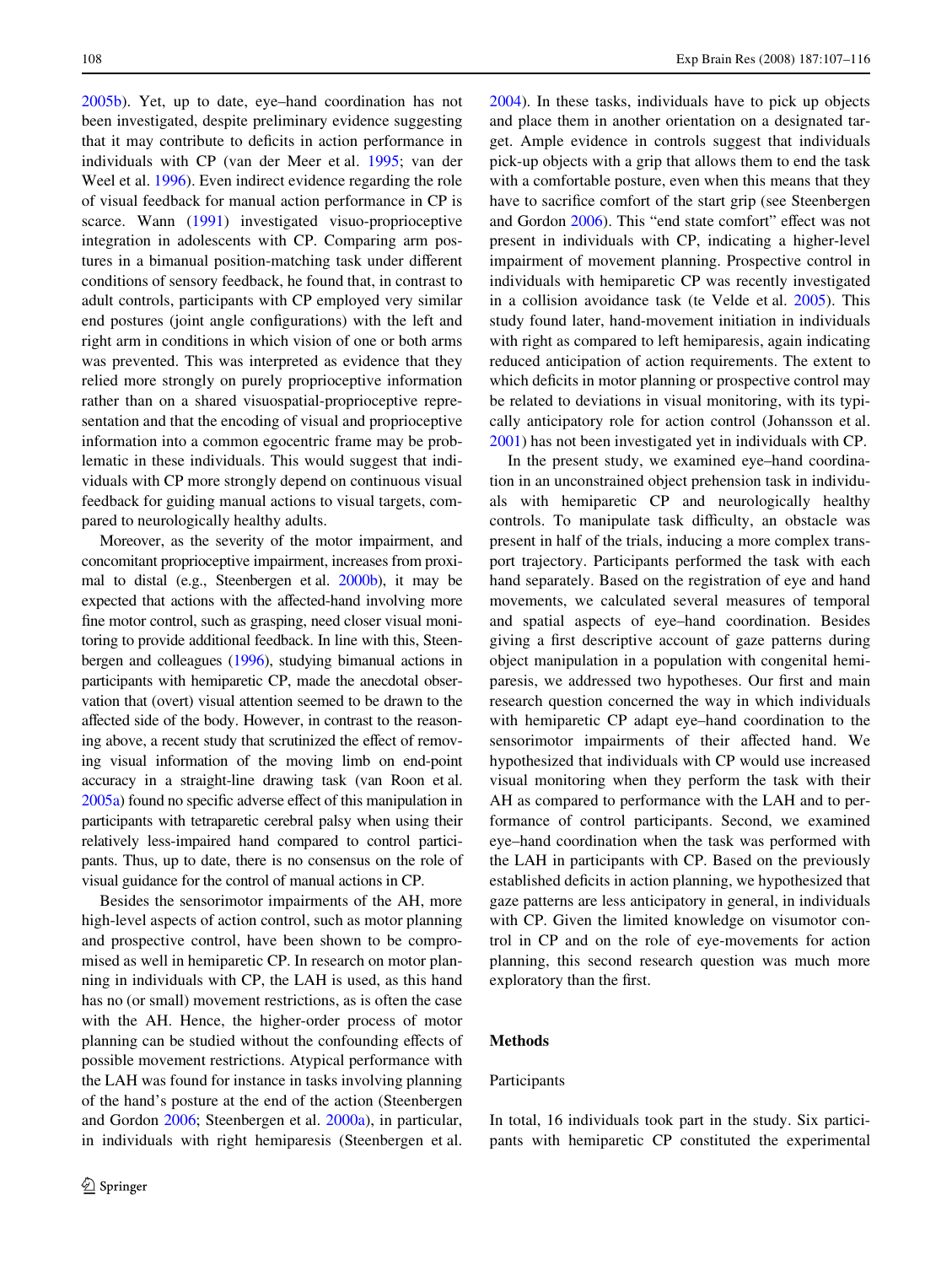group and ten participants with no known history of neurological disorders served as controls. Control participants were all right handed (Dutch version of the Edinburgh handedness inventory, Oldfield [1971\)](#page-9-22) University students (9 females, 20–25 years). The six participants of the experimental group (5 females, 14–19 years) were students at the Werkenrode Institute (Groesbeek, The Netherlands), where they followed an adapted educational programme. They had been asked to take part in the study based on their condition (viz. congenital spastic hemiparesis). Additional requirements were no known oculomotor disturbance (such as nystagmus), and having the motor, cognitive and attentional capacities to perform the experimental task as assessed by initial screening. All were able to walk and sit independently, and able to read and write with their LAH.

Consent was obtained prior to the experiment, both in verbal form from the participants during the initial screening session, as well as in written form from their parents or caregivers. In a separate session taking place after the experiment, the participants with CP performed two standardised dexterity tests, the Box and Block test for gross dexterity (Mathiowetz et al. [1985](#page-9-23)) and the Purdue pegboard test for fine dexterity (Tiffin  $1968$ ). One of the participants was not available for the manual dexterity testing afterwards. Table [1](#page-2-0) shows the results of these tests as well as other participant information. For the Purdue–Pegboard test, the norm score for individuals at the age of 16– 17 years is 49.5 for the preferred hand. Standardised norm scores for the Box and Block test are not available for individuals younger than 20 years. For the youngest age group available, individuals between 20 and 24, the norm score is 88.2 for the preferred hand. The performance of the participants with CP was consistently below these norms, even when using the LAH.

All participants received the same reimbursement ( $\epsilon$ 6 per hour) for taking part. The study was approved by the local ethics committee and performed in accordance with the standards laid down in the 1964 Declaration of Helsinki.

<span id="page-2-0"></span>**Table 1** Participant information for the participants with cerebral palsy

| Participant     | Age | Paretic side | $B$ and $B^{a, c}$ | $\mathbf{pp}^{\mathrm{b}, \mathrm{c}}$ |  |
|-----------------|-----|--------------|--------------------|----------------------------------------|--|
| CP1             | 15  | Right        | 15/38              | 0/33                                   |  |
| CP <sub>2</sub> | 17  | Left         | 24/52              | 0/42                                   |  |
| CP <sub>3</sub> | 17  | Left         | 16/32              | 6/27                                   |  |
| CP4             | 15  | Right        | 15/43              | 0/33                                   |  |
| CP <sub>5</sub> | 14  | Left         | 18/42              | 3/33                                   |  |
| CP <sub>6</sub> | 19  | Right        | NA <sup>d</sup>    | NA <sup>d</sup>                        |  |
|                 |     |              |                    |                                        |  |

<sup>a</sup> Box and Blocks test

<sup>b</sup> Purdue–Pegboard test

c Affected hand/less affected hand

<sup>d</sup> Not available for testing

#### <span id="page-2-2"></span>Setup and procedure

The experimental setup is depicted in Fig. [1.](#page-2-1) Participants were comfortably seated on a chair approximately centered at the midline of the table, which constituted the working region for the experiment. Two objects (blue and green), two target regions, and an optional obstacle were placed on the table, as well as a fixation target (see Fig.  $1$  and caption for details). Two loudspeakers, placed below the table, were used to verbally instruct the participant through a prerecorded voice. The experimenter sat facing the participant at a separate table. From this position he was able to supervise the experiment by instructing the participant, starting and terminating the trials, and monitoring participants' performance (directly and via a computer monitor that showed the eye movement recording system's output in real time).

For each participant, the experiment consisted of eight conditions in a  $2 \times 2 \times 2$  factorial design, with the factors hand (AH/LAH for the participants with CP, NPH/PH for controls), obstacle (present, absent) and side (blue, green). In each of these conditions, five trials were performed, yielding a total of 40 trials per subject. The factors hand and obstacle were blocked while side was randomized within blocks. The order of the blocks was partially counterbalanced between participants. Prior to each trial, the participant was instructed to rest the "inactive" hand in his/ her lap, such that it did not interfere with the task.



<span id="page-2-1"></span>**Fig. 1** Experimental setup (*top view*). The participant is seated at the table, with the right hand resting at the starting position. Positions of objects (*blue* and *green cylinder*, 6 cm in height, 3 cm in diameter, with an enlarged stabilizing basis of 6 cm in diameter), target regions (*blue* and *green disc*, 10 cm in diameter, contralateral to the corresponding object), optional obstacle (*cylinder*, 15 cm in height, 6 cm in diameter), and the pre-trial fixation target (*red ball* 2 cm in diameter mounted on a frame at about eye height) are shown. The experimenter was seated at a separate desk facing the participant. The *dashed line* represents the object transport movement from object to target region in a "*blue*" trial. The *x*- and *z*-axis of the Optotrak system were approximately aligned to the axes indicated here, the *y*-axis was orthogonal to both (*vertical axis*)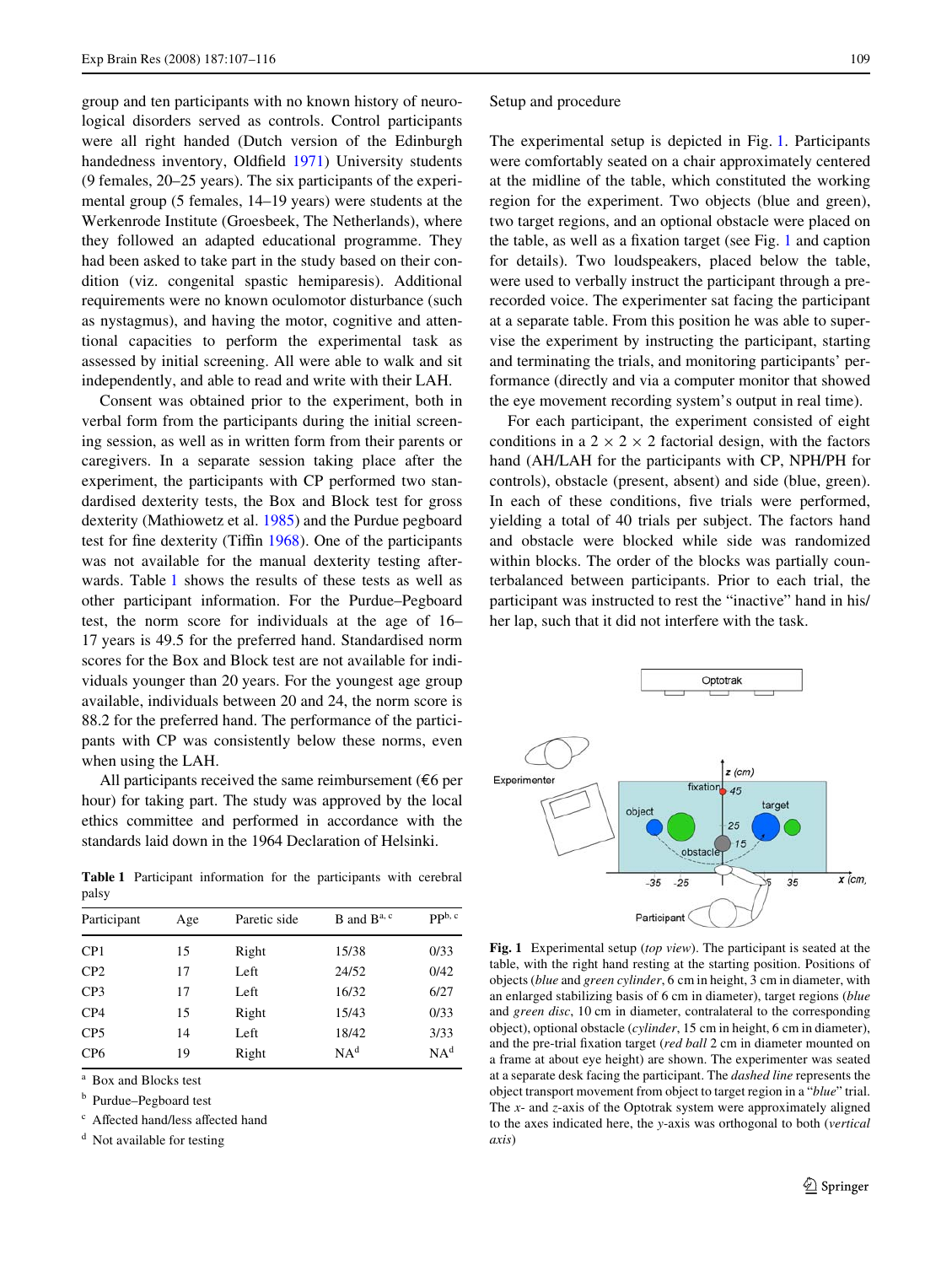Each trial started with the task-hand resting at the starting position, and with gaze directed to the fixation target. After a variable delay (500–1,500 ms), the pre-recorded instruction "green" or "blue" (in Dutch) was played, upon which, the participant was to grasp the corresponding object and transport it to and place it on the contralateral target region of the same color. When an obstacle was present, the object had to pass in front of it, that is, between obstacle and participant (see Fig. [1](#page-2-1), dashed arrow-line). After placing the object on the target region, the participant moved his/her hand back to the starting position and the experimenter put the cylinder back to its original location. When a trial failed, for instance because the cylinder slipped out of the participant's hand, it was immediately repeated. This never occurred more than twice in a single participant.

#### Data acquisition

During the experiment, hand and head movements were recorded using an Optotrak 3020 system (sampling rate set at 125 Hz). Four Optotrak markers were located on the Eyelink helmet (see below) to monitor position and orientation of the head. Hand movements were recorded by means of a marker placed on the back, each of the participant's hands near the head of the second metacarpal. For two participants with CP, this position did not guarantee sufficient visibility of the marker on the AH due to individual grasping patterns (excessive arm pronation leading to a thumbdown grasping posture). In these instances, the marker was placed more laterally on the hand. As we were mainly interested in the temporal aspects of the movements kinematics, this adjustment did not affect the measurement in a relevant way. The coordinate frame of the Optotrak system was oriented such that *x*, *y* and *z* axes roughly corresponded to the horizontal, vertical and posterior–anterior dimension with respect to the participant's position (see Fig. [1](#page-2-1)).

Gaze direction was assessed using a head mounted Eyelink II system (sampling frequency 500 Hz), which was calibrated twice during the experiment, before each of the main blocks that corresponded to the obstacle present/absent conditions. To calibrate the system, the subject was asked to look at 10–15 points covering the frontal working plane. These points were manually indicated by the experimenter by using a stick on the end of which both a fixation target (small red ball with a diameter of 13 mm) and an Optotrak marker were attached. This "interactive" calibration method was chosen because pilot recordings revealed that two participants with CP failed to follow the instructions of the standard calibration procedure (employing a calibration board with LEDs). In addition, the "interactive" method allowed for constant monitoring of the Eyelink system's output by the experimenter (see "[Setup and procedure](#page-2-2)").

The position of the fixation target and the position of the eye relative to the Eyelink helmet were used to compute gaze direction. Gaze direction was subsequently transformed to a 2D signal by projecting it to the *xy*-plane. Linear regression between this direction and the raw Eyelink data was used to calibrate the system. Although calibration error (deviation between actual and reconstructed gaze direction for the calibration targets) was relatively large on average, 5° of visual angle, increasing towards the periphery—it was well within the precision requirements needed to answer our research questions. Particular care was taken in the analysis of eye movements (see "[Eye](#page-4-0) [movements](#page-4-0)") to minimize the effect of this inaccuracy.

# Preprocessing

The raw Optotrak data were partially interpolated with cubic spline interpolation (up to ten successive samples, corresponding to 80 ms) and low-pass filtered (third order Butterworth filter with cut-off frequency of 10 Hz). Hand velocity was computed by 3-point numerical differentiation.

The raw Eyelink signal was transformed to relative gaze direction and integrated with the helmet position and orientation to yield absolute gaze direction. Approximate fixations were computed as the intersection of gaze direction with the plane parallel to the xy-plane (see Fig. [1\)](#page-2-1) and containing the centers of objects and target regions. Only data from one eye (selected by visual inspection for each individual participant) were used for further analysis. Gaze data were partially interpolated (up to four successive samples, corresponding to 8 ms, using cubic spline interpolation) and low-pass filtered (third order Butterworth with cut-off frequency of 20 Hz). Subsequently, gaze velocity, acceleration, and jerk (second time differential of velocity) were computed by repeated 3-point numeric differentiation.

#### <span id="page-3-0"></span>Data reduction

#### *Hand movements*

Hand movements were identified using an absolute velocity threshold (0.20 m/s) and a direction criterion (start of a new movement indicated by a reversal of horizontal direction). These criteria provided the algorithms for the semi-automatic custom-written selection routines for the segmentation of the trials. Based on this segmentation, the grasp time (interval between the hand reaching and leaving the object region) and hand movement duration (interval between the hand leaving the object and reaching the target region) were determined. Analysis of eye-hand coordination was confined to the object transport phase that is from onset of the hand movement away from the object region till the end, reaching the target region. The duration of this movement was determined.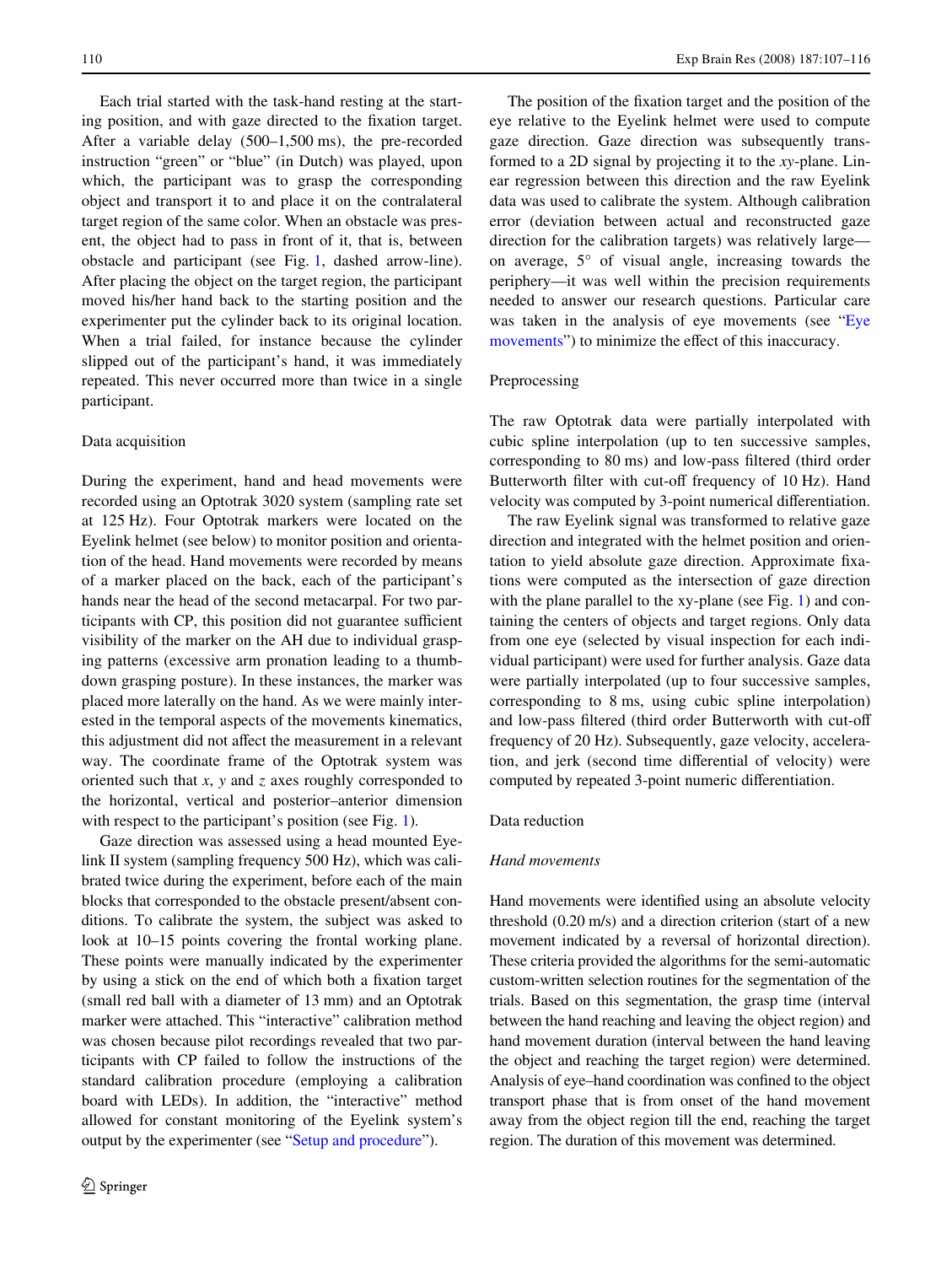#### <span id="page-4-0"></span>*Eye movements*

Saccades were detected using a jerk (second time differential of velocity) criterion, which has been shown to be more reliable than methods based purely on gaze velocity or acceleration, especially for head-free eye movement recordings. A saccade was scored whenever jerk exceeded  $200.000\%$ <sup>3</sup>, with an additional velocity requirement (50 $\degree$ /s) (see Wyatt [1998](#page-9-25), for similar analaysis). Saccade termination was determined as the first moment after saccade onset at which velocity dropped below 50°/s. The total number of saccades registered in the experiment was 4,613. Saccade initiation/termination time was determined when none of the first or last eight samples  $(16 \text{ ms})$  were missing. Saccade peak velocity was determined, when in addition no more than four samples were missing in a row throughout the entire saccade. According to these criteria, saccade initiation and termination time could not be determined in 5.5% of all saccades, and peak velocity could not be determined in 10.5% of all saccades.

To test for potential group differences in basic eye movement kinematics, saccade main sequences were plotted, based on the saccades for which the peak velocity could be determined. Main sequences showed, for both groups, the typical linear relationship between amplitude and duration (e.g., Carpenter [1988](#page-9-26)), and the log-linear relationship between amplitude and peak velocity for all participants of both groups. No significant group differences were found in gradient or intercept of linear regressions of these relationships (all *p* > 0.05, Welch's unpaired *t*-test).

Subsequently, for each trial the "object-leaving" and the "target-reaching" saccade were determined (in many trials these saccades coincided since there was a single gaze shift from object to target). Automatic detection of these saccades was complicated by the fact that precision of gaze data was not sufficient for a procedure based on landmark regions around object and target. Therefore, the following semi-automatic two-step procedure was adopted. First, fixations to object and target were determined automatically, assuming that these occurred before (up to  $-600$  ms) the beginning and at the end of object transport. Fixation periods were defined as intervals of at least 200 ms, during which, the standard deviation of absolute gaze fixation was smaller than 5 mm. Note that this automatic procedure did not use absolute landmark regions but relative position information—this was possible because the object and target were placed at the lateral extremes of the working region of the experiment. For the obstacle, an analogous procedure was not possible.

Choices of this first step were inspected trial by trial and manually corrected if necessary. Obstacle fixations were not taken into account since it was not always possible to reliably distinguish them from other, frequently occurring intermediate fixations between object and target. Second, an automatic routine was used to detect the object-leaving saccade, defined as the first saccade, at the end of which, gaze had moved more than 10° horizontally relative to the object fixation. Based on an analogous  $10^{\circ}$  criterion, the target-reaching saccade was determined at the end of object transport. Thus, small  $\left($ <10°) corrective saccades at the end of object transport were ignored in the definition of the target-reaching saccade.

#### <span id="page-4-1"></span>*Eye–hand coordination*

Visual monitoring during object transport was quantified by the number of intermediate fixations, that is, the number of gaze shifts minus one occurring between the object-leaving and the target-reaching saccade. Note that this number does not include potential small corrective saccades at the end of object transport, since the target-reaching saccade was defined as the last saccade of horizontal amplitude >10° reaching the target region.

To examine temporal coordination between eye and hand at the beginning and end of object transport, two variables were computed: the movement onset asynchrony (*MOA*) and the movement termination asynchrony (*MTA*). The *MOA* was defined as the interval between the start of the object transport movement and the onset of the objectleaving saccade, with larger (positive) values corresponding to later gaze departure. Similarly, the *MTA* was determined by the delay between the termination of the object transport movement and the end of the target-reaching saccade, with smaller (negative) values corresponding to earlier target fixation. To eliminate a potential confounds with hand kinematics (in particular in the comparison of AH and LAH in participants with CP), both *MOA* and *MTA* were normalized with respect to hand movement duration (expressed as percentage of the latter).

With respect to our experimental hypotheses, we predicted that closer visual monitoring would be reflected in greater gaze-hand proximity (smaller average angular distance), larger number of intermediate gaze fixations, and delayed gaze departure from the object region (that is, a longer *MOA*). Regarding prospective control, we assumed that less anticipatory gaze patterns would be reflected in delayed departure from the object region (longer *MOA*) and delayed arrival on target (shorter/less negative *MTA)*.

#### Statistical analysis

Data from one control participant were excluded due to insufficient quality of the Eyelink data, leaving data from six experimental and nine control subjects for statistical analysis. For each of the five variables of hand kinematics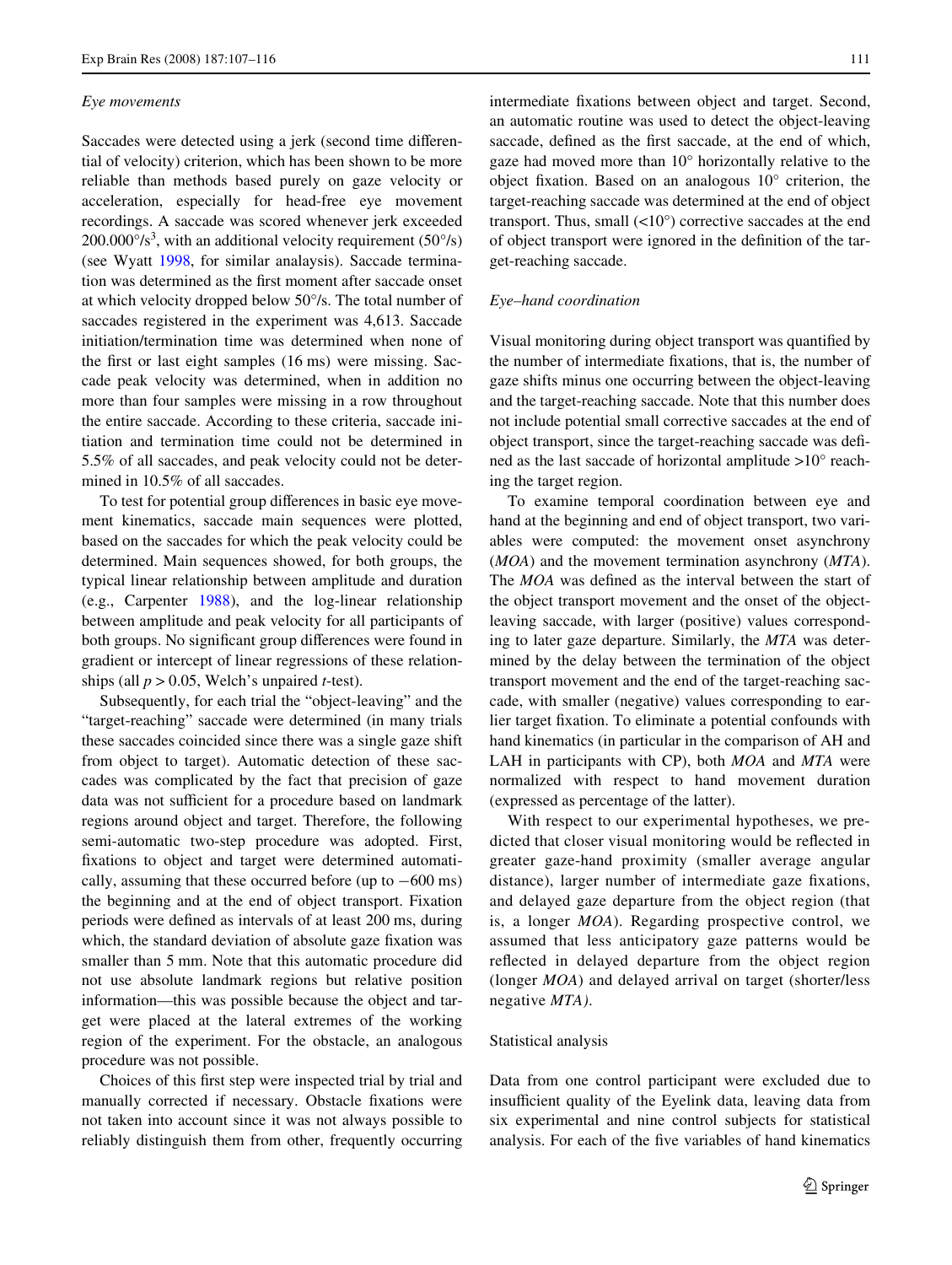gaze

hand

3

gaze

hand

 $3.5$ 

and eye–hand coordination introduced in "[Data reduction](#page-3-0)", the means averaged across all replications in each condition were submitted to a three-way repeated measures ANOVA with one between-subject factor (group: CP/control) and two within-subject factors (hand: AH/LAH, NPH/PH; obstacle: present/absent). Subsequent analyses of simple effects were performed using paired *t*-tests for within-subject factors, and Welch's unpaired *t*-test (no equal variance assumed) for the between-subject factor. To correct for multiple (five) ANOVAs, the critical significance level was set to 0.01.

## **Results**

Of the total  $15 \times 40 = 600$  trials, seven trials were entirely rejected due to insufficient data quality (no more than two trials in any individual participant).

#### Sample trials

Figures [2](#page-5-0) and [3](#page-6-0) show representative trials from participants with CP and control participants. Horizontal components of head and hand position and gaze fixation (see "[Data reduc](#page-3-0)[tion](#page-3-0)") are plotted on the vertical axis, as a function of time. The intervals and durations of the (non-normalized) *MOA* and *MTA* are indicated by vertical arrows and numerically in the plots. To allow comparisons between the plots, all data shown are from obstacle present trials. Visual inspection indicates qualitatively similar patterns (saccadic gaze shifts to future hand targets) in all conditions, and for both participant groups. Complete visual tracking of the trajectory of the hand was found only in a few trials (detected by visual inspection) in two participants with CP when using their AH. For these trials, *MOA* and/or *MTA* could not be determined.

The representative trials shown in Fig. [2](#page-5-0) (control participants using their PH and NPH) and Fig. [3](#page-6-0) (participants with



<span id="page-5-0"></span>**Fig. 2** Sample trials of two control participants, using their PH (**a**, **c**) and NPH (**b**, **c**) in trials with the obstacle present. Interpolated data points are represented by *dashed lines*. *Vertical arrows* at the top and

bottom of the plots specify the intervals defining the  $MOA$  and  $MTA$ (beginning/end of hand and eye movement), with numerical values of these measures added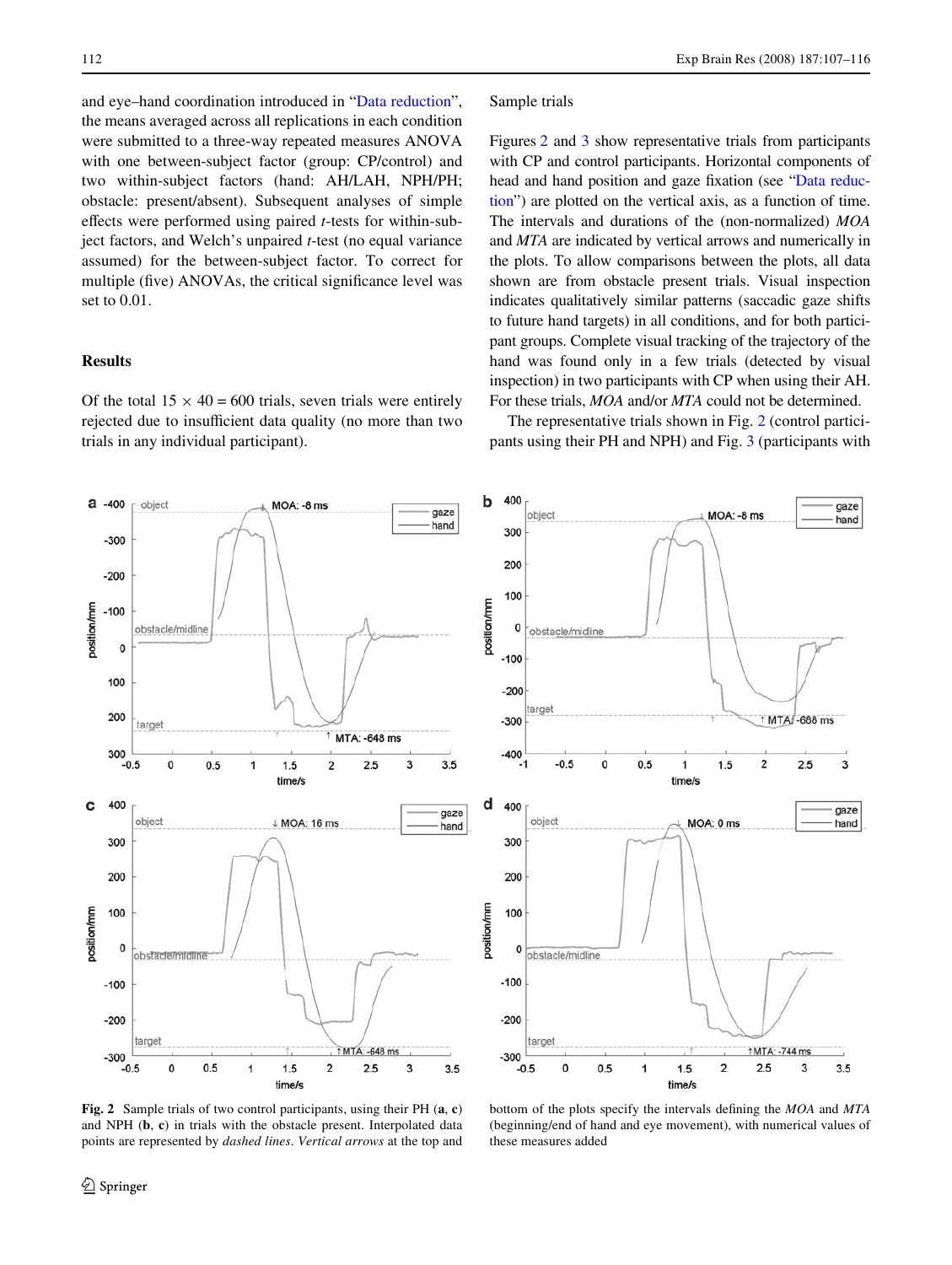

<span id="page-6-0"></span>**Fig. 3** Sample trials of two participants with CP, using their LAH (**a**, **c**) and AH (**b**, **d**) in trials with the obstacle present. Note the delayed gaze departure (longer MOA) and increased number of intermediate fixations for the AH compared to the LAH and to both hands of control



## Dependent variables

Values for the different dependent variables are summarized in Table [2](#page-7-0). Due to missing samples, some of the measures reported below could not be determined in a number of trials. This number did not exceed 40 out of 600 trials



participants (Fig. [2\)](#page-5-0). Interpolated data points are represented by *dashed lines*. *Vertical arrows* at the top and bottom of the plots specify the intervals defining the *MOA* and *MTA* (beginning/end of hand and eye movement), with numerical values of these measures added

(never more than five out of ten in a single condition and participant) for any of the variables.

Grasp time showed main effects of group, hand as well as a group–hand interaction (ANOVA, all *p*-values < 0.0001). Both, with the AH and the LAH participants with CP showed a longer grasp time than controls using either hand. The simple effect of hand was only present in participants with CP (longer grasp time with the AH compared to the LAH).

Hand movement durations for object transport showed main effects of group, hand, and obstacle, as well as a group–hand interaction (ANOVA, all *p*-values < 0.0001). Simple effect analysis revealed that the effect of hand was present in both groups, but more pronounced in participants with CP. Moreover, the movement duration was longer in participants with CP and in the presence of an obstacle (Fig. [4\)](#page-7-1).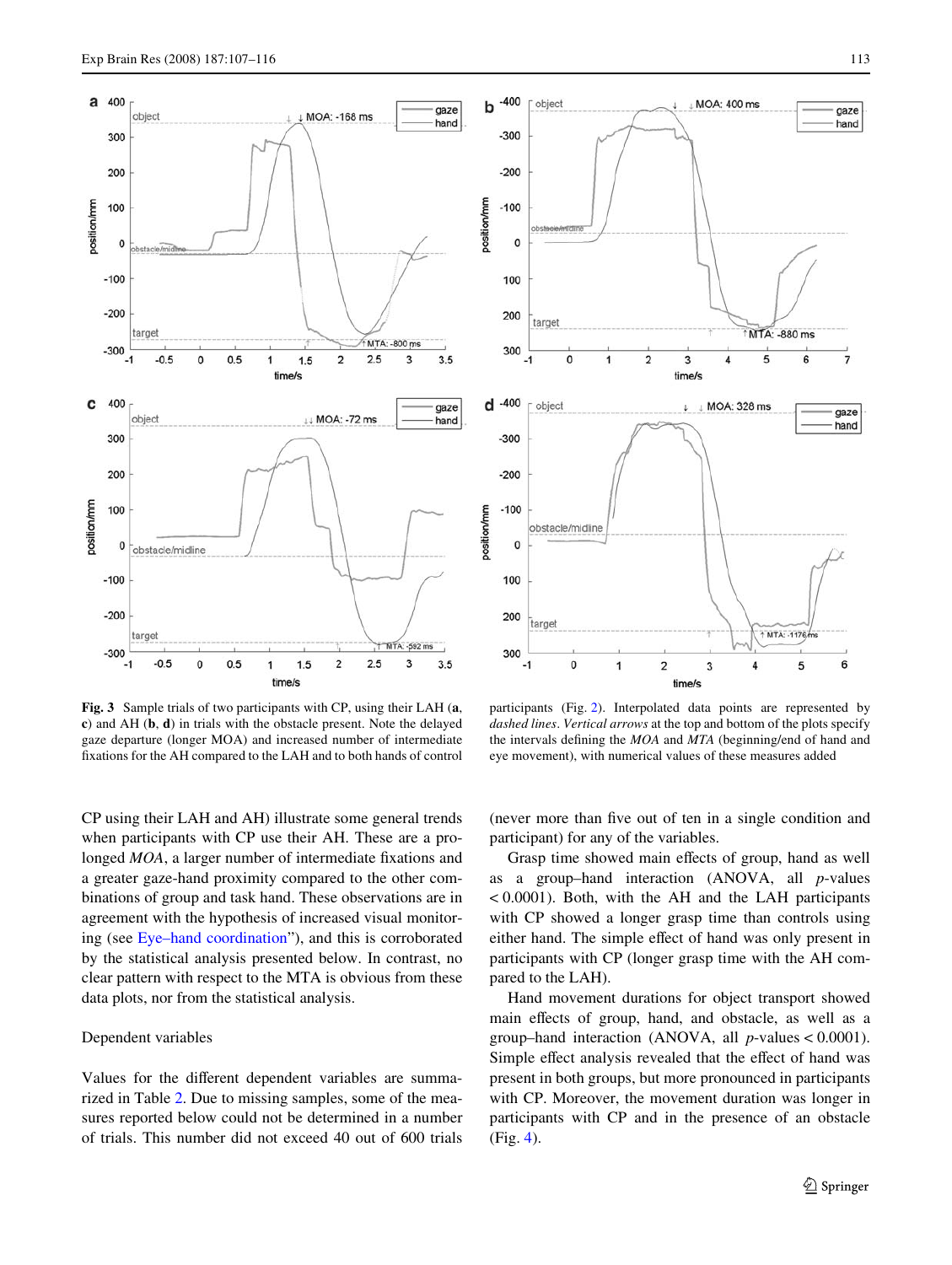<span id="page-7-0"></span>**Table 2** Mean and standard deviation (between participants) of dependent variables

| Dependent variable                                         | Participants with CP |          |             |          | Control participants |          |                  |          |
|------------------------------------------------------------|----------------------|----------|-------------|----------|----------------------|----------|------------------|----------|
|                                                            | LAH <sup>a</sup>     |          | $AH^b$      |          | PHc                  |          | NPH <sup>d</sup> |          |
|                                                            | No obstacle          | Obstacle | No obstacle | Obstacle | No obstacle          | Obstacle | No obstacle      | Obstacle |
| Hand movement duration (s)                                 |                      |          |             |          |                      |          |                  |          |
| Mean                                                       | 0.81                 | 1.05     | 1.05        | 1.60     | 0.61                 | 0.83     | 0.65             | 0.87     |
| <b>SEM</b>                                                 | 0.03                 | 0.05     | 0.03        | 0.15     | 0.01                 | 0.02     | 0.02             | 0.03     |
| Object grasp time                                          |                      |          |             |          |                      |          |                  |          |
| Mean                                                       | 0.22                 | 0.25     | 1.07        | 1.16     | 0.063                | 0.071    | 0.086            | 0.094    |
| <b>SEM</b>                                                 | 0.03                 | 0.04     | 0.14        | 0.16     | 0.009                | 0.01     | 0.017            | 0.015    |
| Number of intermediate fixations                           |                      |          |             |          |                      |          |                  |          |
| Mean                                                       | 0.24                 | 0.82     | 0.76        | 1.30     | 0.06                 | 0.73     | 0.07             | 0.61     |
| <b>SEM</b>                                                 | 0.09                 | 0.34     | 0.24        | 1.21     | 0.04                 | 0.22     | 0.06             | 0.26     |
| Movement onset asynchrony (% hand movement duration)       |                      |          |             |          |                      |          |                  |          |
| Mean                                                       | $-6.88$              | 1.53     | 13.4        | 14.62    | $-4.45$              | 0.02     | $-3.14$          | 3.84     |
| <b>SEM</b>                                                 | 5.81                 | 4.96     | 4.37        | 2.12     | 4.84                 | 4.21     | 4.84             | 4.37     |
| Movement termination asynchrony (% hand movement duration) |                      |          |             |          |                      |          |                  |          |
| Mean                                                       | $-76.8$              | $-61.2$  | $-49.5$     | $-51.4$  | $-75.7$              | $-65.6$  | $-71.5$          | $-62.2$  |
| <b>SEM</b>                                                 | 5.39                 | 6.87     | 2.84        | 3.64     | 4.39                 | 3.78     | 4.64             | 3.56     |

<sup>a</sup> Less affected hand

**b** Affected hand

<sup>c</sup> Preferred hand

<sup>d</sup> Non-preferred hand



<span id="page-7-1"></span>**Fig. 4** Mean  $\pm$  SEM of the movement onset asynchrony (MOA) as a function of participant group, task hand and obstacle presence. MOA was normalized with respect to hand movement duration

Regarding the number of intermediate fixations during object transport, a main effect of obstacle  $[F(1,13) = 15.06]$ ,  $p < 0.002$ ] was found, as well as a group–hand interaction  $[F(1,13) = 12.36, p < 0.005]$ . Analysis of simple effects showed that the number of intermediate fixations was larger in the obstacle present condition than in the obstacle absent condition. With respect to the group–hand interaction, significant differences were found between participants with CP using their AH and control participants using either hand (higher number of intermediate fixations for CP using AH), but not between the AH versus LAH of participants with CP.

Temporal eye–hand coordination at the beginning of object transport, as quantified by  $MOA$  (see Fig. [4](#page-7-1)), showed main effects of hand  $[F(1,13) = 17.25, p < 0.002]$  and a group–hand interaction  $[F(1,13) = 12.55, p < 0.005]$ . The simple effect of hand was present in participants with CP, with longer MOA in the AH condition, but not in control participants. Moreover, there was a significant difference (prolonged *MOA*) between participants with CP using their AH and control participants using either hand.

With respect to  $MTA$ , a main effect of hand  $[F(1,13) =$ 25.68,  $p < 0.0005$ ], a group–hand interaction  $[F(1,13)] =$ 14.189,  $p < 0.005$ ] were found, as well as a marginally significant group–hand–obstacle interaction  $[F(1,13) = 8.19]$ ,  $p = 0.013$ . The simple effect of hand was present only in participants with CP, with a shorter (less negative) MTA when using the AH. Also the difference between participants with CP using the AH and control participants using either hand was significant (shorter MTA in participants with CP using the AH).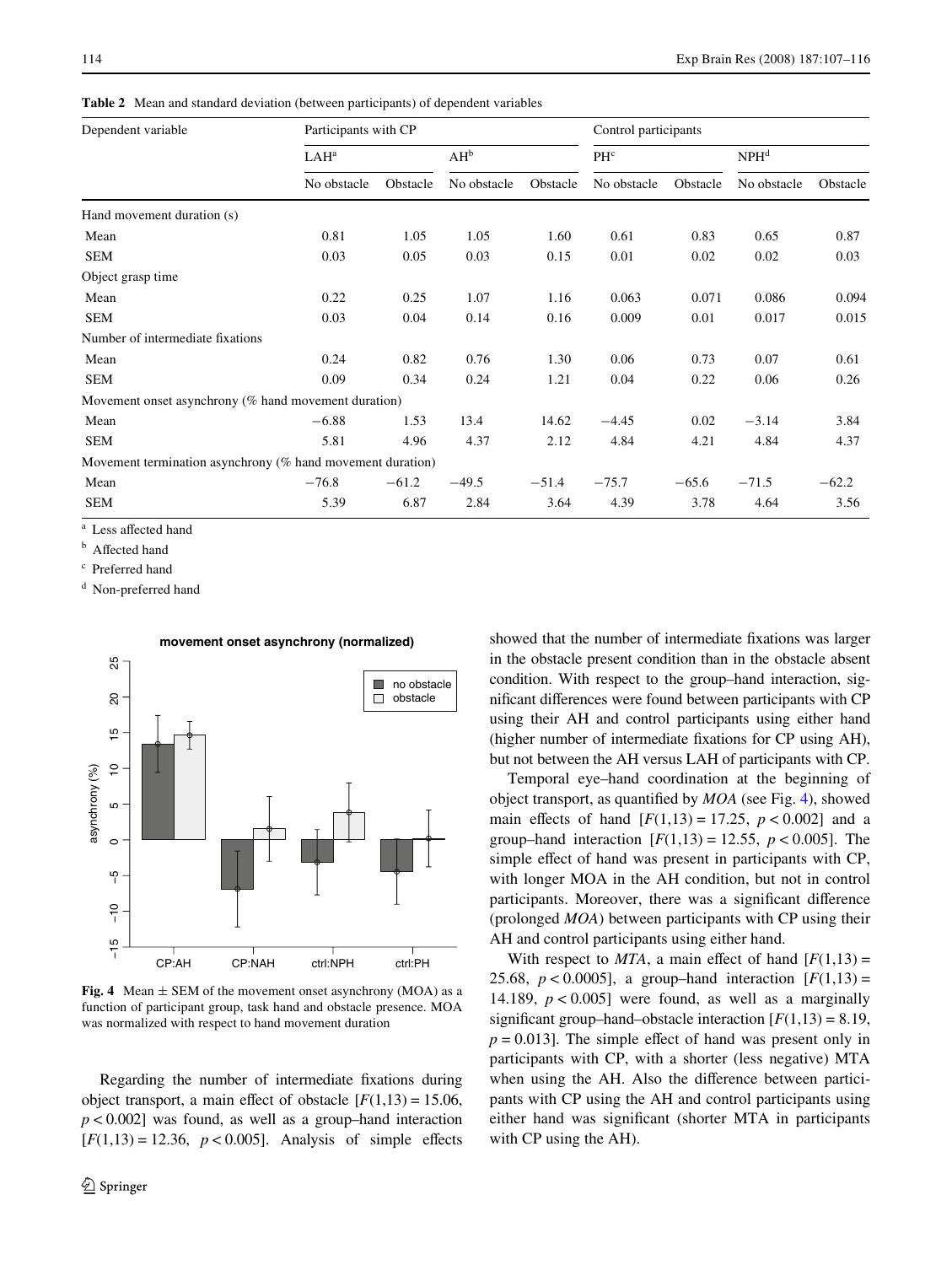#### **Discussion**

The main question we pursued in the present study was whether and in which way individuals with hemiparetic CP adapt eye–hand coordination to their sensorimotor impairments, in particular, when actions are performed with the affected hand (AH). We hypothesized that participants with CP would more closely monitor actions performed with their AH, compared to actions performed with their less affected hand (LAH) and compared to neurologically healthy control participants using either hand. Qualitatively, eye–hand coordination patterns were similar among control participants and participants with CP, regardless of the hand used to perform the task. That is, anticipatory saccadic gaze shifts were used to fixate future "action sites"—such as object, target, or intermediate fixations—in advance. Notwithstanding these qualitative resemblances, a more fine-grained analysis of temporal and spatial aspects of eye-hand coordination did confirm our hypothesis of increased visual monitoring when moving with the AH. Depending on the measure employed, this effect was present when comparing performance with the AH to control participants using either hand (increased number of intermediate fixations), or in addition for comparing performance with the AH to performance with the LAH in participants with CP (delayed gaze departure from object and hand, i.e., a longer MOA).

It is important to note that our main result regarding visual monitoring is an interaction effect of group and task hand (effect of task hand was present only in the experimental group). Therefore, it cannot be explained by potential group differences in oculomotor control or gaze data quality. Moreover, despite previous findings that did not find a strong relationship between gaze-exit time relative to hand action and task speed (Flanagan and Johansson [2003](#page-9-27)), we decided to normalize our measures of temporal eye– hand coordination in order to exclude any potential confounding effects of hand kinematics. This normalization may be considered rather conservative. Without normalizing, the effects of task and participant group on MOA may have even been stronger.

A second, and more speculative hypothesis of the present study was that in general, gaze patterns might be less anticipatory in participants with CP, contributing to deficits in prospective control and action planning that have been reported in this population (Steenbergen et al. [2000a](#page-9-12), [2004](#page-9-13); te Velde et al. [2005](#page-9-14)), in particular, individual with right hemiparesis. The present study found no evidence in support of this hypothesis. Although participants with CP did show a prolonged *MOA*, that is, a delayed gaze departure that may indicate less anticipation, this effect was restricted to the AH. No significant differences in the *MOA* were found between actions of participants with CP using their LAH and control participants using their PH. Similarly, for our measure of temporal eye–hand coordination at the end of object transport (the movement termination asynchrony, *MTA*), a delayed gaze arrival on target was only present in participants with CP using their AH, not as a general group effect. In addition, preliminary analyses had shown no difference between individuals with left and right hemiparesis with respect to any of our dependent variables. Thus our results suggest that deficits in prospective action control found in CP are not directly related to atypical eye–hand coordination. However, this statement is made with caution as we only tested a small number of participants ( $n = 6$  in total,  $n = 3$  for each left and right hemiparesis).

An unexpected finding of the present study was that gaze frequently departed from the object region only after the hand movement had started, in particular, in the presence of the obstacle. This was also the case in control participants and is in contrast to the results of Johansson et al. ([2001\)](#page-9-21), who reported that in the majority of the trials gaze departure from the grasp site occurred even before the fingertips had reached the object. These contrasting findings may in part be explained by differences in the experimental set-up. In the present study the distance between initial object position and the target was much larger compared to the one used by Johansson et al. [\(2001](#page-9-21)), leading to longer hand movement durations. This potential confounding effect of hand movement duration needs to be addressed in future research, for instance, by systematically manipulating hand movement distance in order to disentangle components of online and prospective control in the *MOA*. Also, task complexity might play a role. In a block-stacking task, Flanagan and Johansson ([2003\)](#page-9-27) found gaze to depart on average just before hand movement onset, which is more consistent with our present findings.

In sum, we found evidence in support the hypothesis of increased visual monitoring of manual actions of individuals with hemiparetic CP performing actions with their AH, both at the beginning and during object transport. This may reflect a strategy of visual compensation for sensorimotor deficits (see also, Mulder et al. [2001](#page-9-28)). However, since the functional significance of the observed gaze patterns was not addressed in the present study, the question whether and by which neurophysiological mechanisms vision enhances manual performance requires further research. Generalizability of our results is certainly limited by the fact that our experimental group was relatively small  $(n = 6)$  and highly selective, considering the high variability in the CP population regarding intellectual and motor abilities. In particular, the null-findings on anticipatory control and the comparison of individuals with left and right hemiparesis should be considered preliminary and require further investigation. On the other hand, the fact that we did find significant effects with respect to online